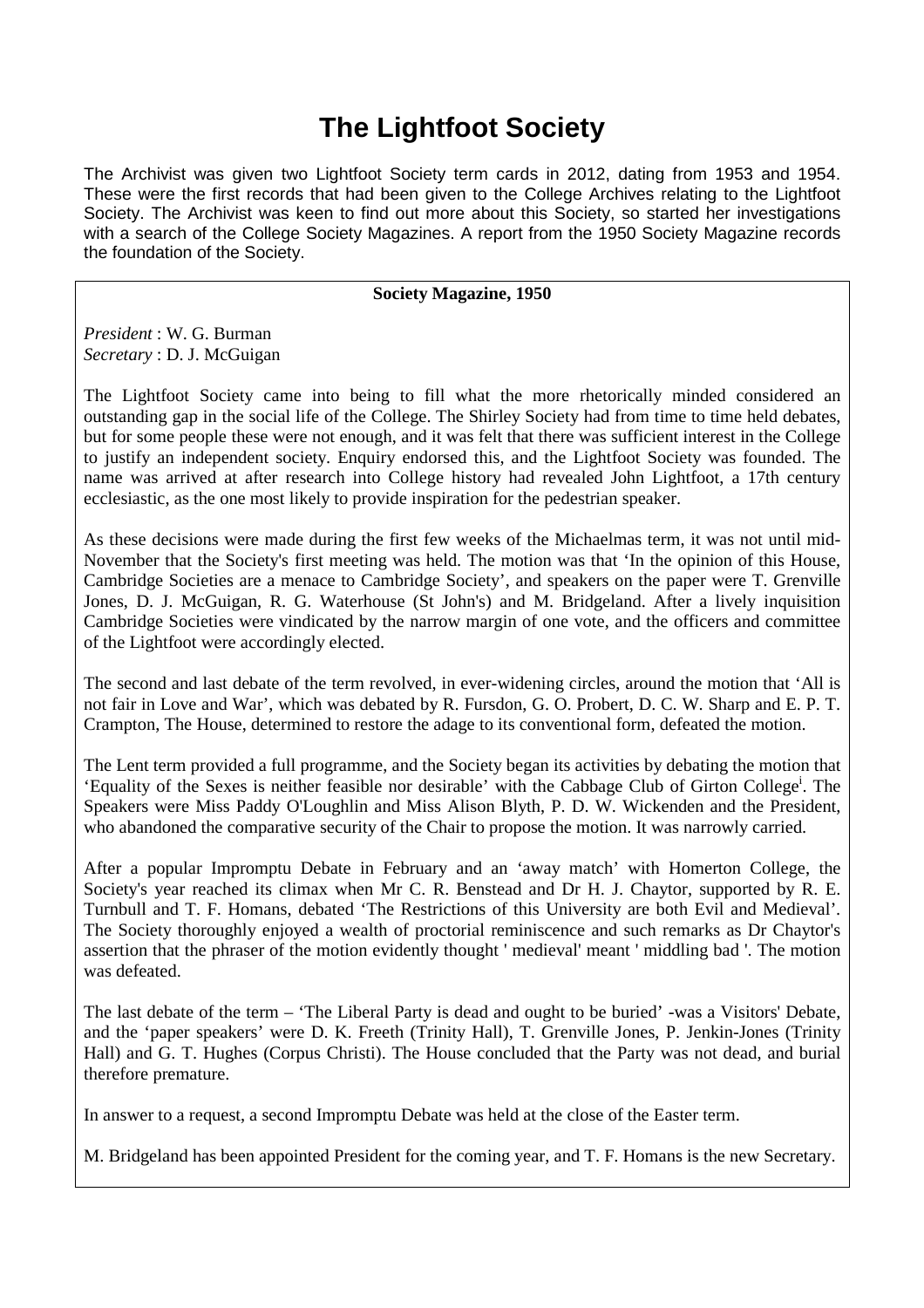### The Society flourished in the 1950s and 1960s as the term cards below show:

Extracts from the Constitution:

- \* The society shall exist for the discussion of matters of general interest and to provide members of the Society with opportunities for public speaking and debate.
- \* All subjects, without exception, shall be open to debate.
- \* Any member of the Society wishing to speak "upon the paper" shall communicate with the President not less than ten days before the date on which he proposes to speak.
- \* All members of the College shall be ipso facto members of the Society.

PRINTED BY METCALFE AND CO LTD

OFFICERS 1952-53

President M. G. STOKELL

Vice-President L. J. WILLIAMSON

**Senior Treasurer** T. R. HENN, C.B.E., M.A.

> **Junior Treasurer** J. W. GARBUTT

Hon. Secretary R. A. BUCHANAN

Committee-member R. MITCHELL

# **THE LIGHTFOOT SOCIETY**



**PROGRAMME** OF **DEBATES** 

LENT TERM, 1953

#### THE LIGHTFOOT SOCIETY

**LENT TERM** 

Thursday, 22nd January "WE LIKE ANARCHY"

Thursday, 5th February "NONCONFORMITY IS THE MARK CF A PERVERSE SPIRIT"

Thursday, 19th February  $\nu$ "GOD BLESS AMERICA"

Thursday, 5th March V PRESIDENTIAL DEBATE "CIVILISATION BEGINS NORTH OF THE TRENT"

All debates will be held in the J.C.R. at 8.15 p.m. All welcome. Joint debates with other Colleges are arranged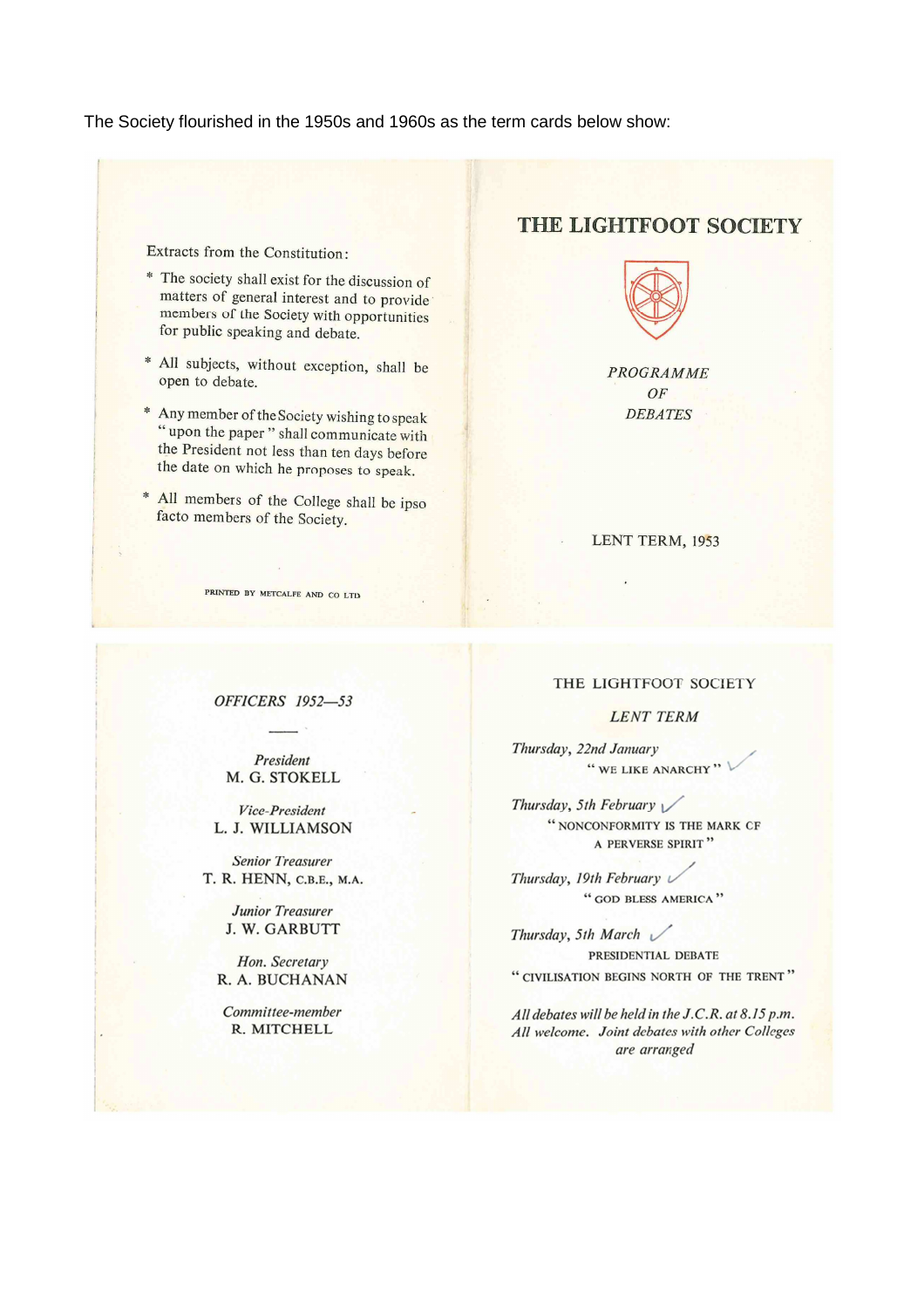#### **Extracts from the Constitution:**

- \* The society shall exist for the discussion of matters of general interest and to provide members of the Society with opportunities for public speaking and debate.
- \* All subjects, without exception, shall be open to debate.
- \* Any member of the Society wishing to speak "upon the paper" shall communicate with the President not less than ten days before the date on which he proposes to speak.
- \* All members of the College shall be ipso facto members of the Society.

#### THE LIGHTFOOT SOCIETY



**PROGRAMME** OF **DEBATES** 

#### MICHAELMAS TERM 1954

METCALFE & CO LTD, CAMBRIDGE

OFFICERS 1954-55

#### President P. G. HALL

#### Vice-President D. WALTON

Senior Treasurer T. R. HENN, C.B.E., M.A.

> Junior Treasurer A. C. CAPEY

Hon. Secretary<br>D. J. BOWLER

Committee-members E. C. MIDWINTER D. J. TRITTON

#### THE LIGHTFOOT SOCIETY

**MICHAELMAS TERM** 

Monday, 25th October "THIS HOUSE HAS EVERY CONFIDENCE IN ITS FUTURE"

Wednesday, 3rd November Debate with Shirley Society "THIS HOUSE REGRETS ITS EDUCATION"

Wednesday, 10th November Joint debate with New Hall

Wednesday 24th November "FLOREAT MANCUNIUM"

All debates will be held in the J.C.R. at 8.15 p.m. unless otherwise advertised. All welcome

 $\mathcal{P}(\mathcal{P}, \mathcal{P})$ 

Term cards for the Lightfoot Society, Lent Term 1953 and Michaelmas Term 1954. Reference: Accession No. 2012/020